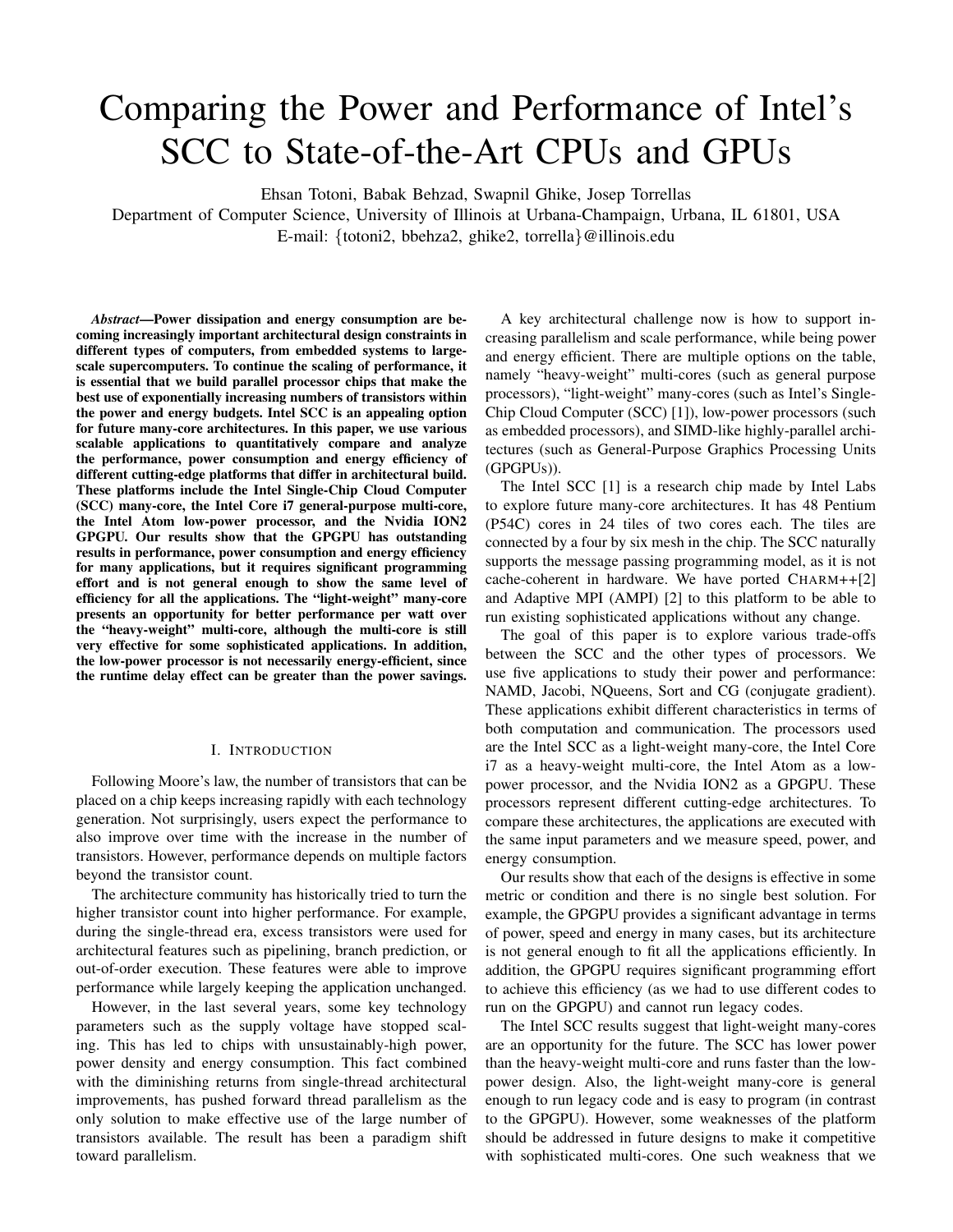identified is slow floating-point performance.

This paper also proves that the low-power processor does not necessarily result in less energy consumption. As shown by our data on the Intel Atom platform, the extra delay has a greater effect than the power savings achieved.

The rest of this paper is organized as follows. §II describes the architecture of the platforms that we study. §III briefly introduces the applications, as their characteristics are very important to understand their scaling and power consumption on different platforms. §IV evaluates the platforms using the applications. We compare the architectures in §V using the results of the previous section and analyze the tradeoffs of each one. We discuss the related work in §VI and conclude in §VII.

# II. PLATFORMS

Here we describe the platforms that we evaluate, with a focus on their design concept and level of parallelism. Among these platforms, the SCC is a research chip while the others are examples of commodity platforms, which are being widely used in different machines.

# *A. Intel Single-chip Cloud Computer*

The "Single-Chip Cloud Computer" (SCC) is Intel's new research many-core architecture. It has 48 Pentium cores connected through a mesh interconnect. It has been created by Intel Labs to facilitate software research on future manycore platforms. This chip is not cache coherent and it naturally supports the message passing parallel programming paradigm.

Figure 1 shows the architecture overview of the SCC [1]. The cores are arranged in groups of two in 24 tiles. The tiles are connected in a four by six mesh configuration. The cores are simple second-generation off-the-shelf Pentium cores (P54C). Each core has 16KB L1 data and 16KB L1 instruction caches as well as a 256KB unified L2 cache. Each tile has a 16KB SRAM called Message Passing Buffer (MPB), which is used for communication inside the chip. These MPBs form a shared address space used for data exchange. The cores and MPB of a tile are connected to a router by Mesh Interface (I/F) unit. The SCC also has four DDR3 memory controllers in the four corners of the mesh network to connect cores to memory.



Fig. 1. Architecture overview of the SCC.

The SCC is implemented in 45nm CMOS technology and has 1.3 billion transistors. The area of each tile is  $18 \text{ mm}^2$ with a total die area of  $567 \text{ mm}^2$ . Power for the full chip ranges from 25W to 125W. It consumes 25W at 0.7V, with 125MHz cores, 250MHz mesh, and 50◦C. It consumes 125W at 1.14V, with 1GHz cores, 2GHz mesh, and 50◦C. Power for the on-die network is 6W for a 1.5 Tb/s bisection bandwidth and 12 W for a 2 Tb/s bisection bandwidth. Figure 2 shows the power breakdown of the chip in two different modes: full power and low power [3].



Fig. 2. Power breakdown of the SCC in full-power and low-power mode (from J. Howard et al. [3]).

The SCC was designed with power management in mind. It includes instructions that let programmers control voltage and frequency. There are 8 voltage domains on a chip: one for the memory controllers, one for the mesh, and six to control voltage for the tiles (at the granularity of 4-tile blocks). Frequency is controllable at the granularity of an individual tile, with a separate setting for the mesh, thereby providing a total of 25 distinct frequency domains. The RCCE library [4] provides easy access to these features, but it is more limited than the available hardware features [3].

As mentioned, message passing is the natural way of programming this non-cache-coherent chip. For this purpose, there is a low level message passing interface called RCCE that provides low level access to the communication features of the SCC. It was designed so that the chip can still operate without any operating system ("bare metal mode") to reduce the overheads [4]. However, Linux can also be run on the SCC, which is the most common usage, and we ran our experiments in this mode. In addition, there is another interface called Rckmb, which provides the data link layer for running network services such as TCP/IP. We used the latter to port CHARM++ and run existing applications. Using other layers to port CHARM++ could result in some communication performance improvement; however, it would not change our conclusions.

Porting CHARM++ and the applications did not involve any conceptual difficulty as the SCC can be easily viewed as a cluster on a chip. However, there are many technical issues involved in working with it. These include dealing with old compilers, an old operating system, and unavailability of some standard software and libraries. Unfortunately, we could not perform many of the intended experiments because of these technical issues and others took much more time than expected.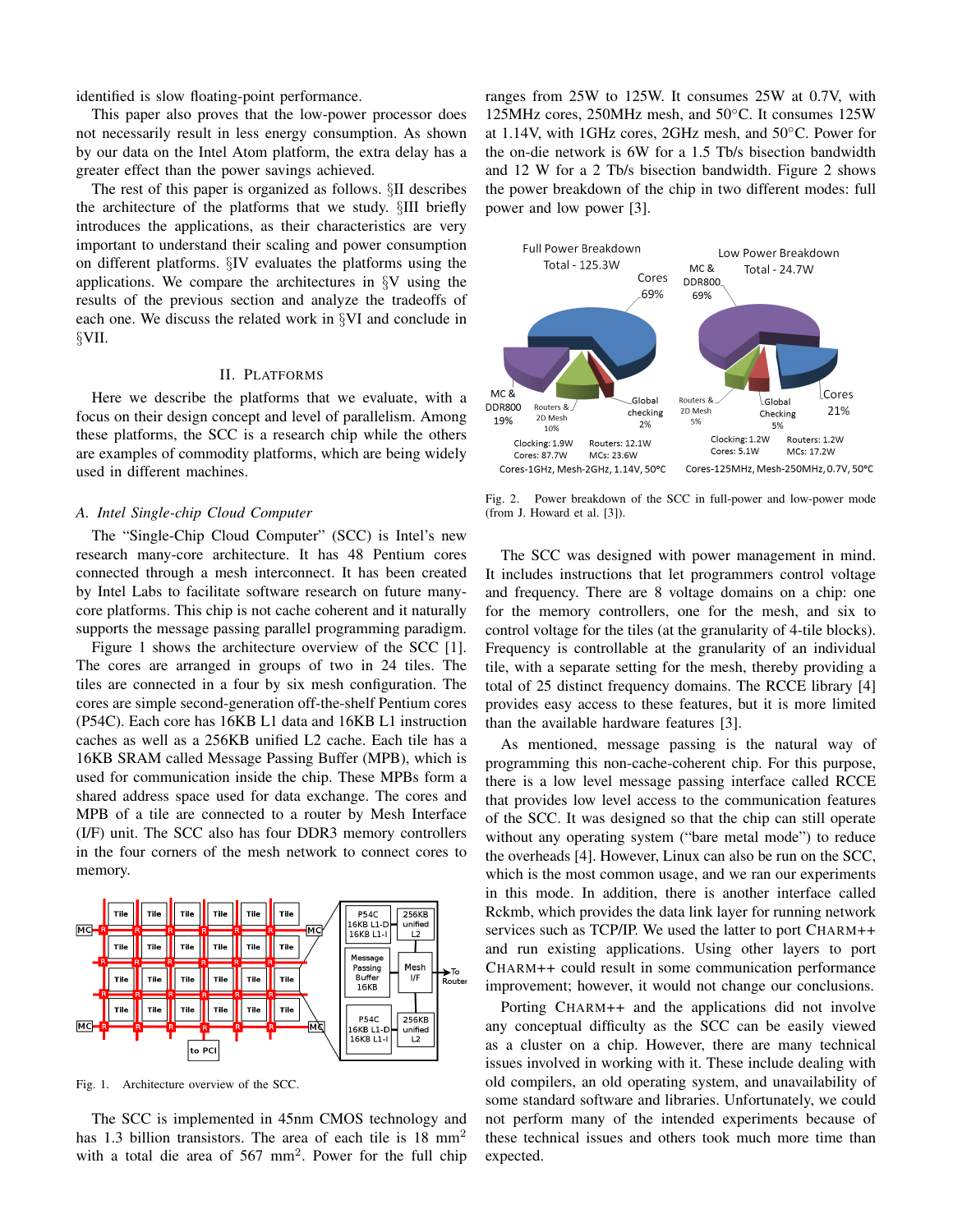# *B. Other Platforms*

*Intel Core i7 Processor:* The Intel Core i7 is a 64-bit x86-64 processor. We have used the Core i7 860 Nehalem processor chip, which has four CPU cores and on-chip cache memory on one 45nm die. Hyperthreading support allows it to appear to the OS as eight processing elements. The cores cycle at 2.8GHz (disregarding Turbo Mode), which is a relatively high frequency. Each of the four cores has 32KB instruction and 32KB data Level 1 caches, and 256KB of Level 2 cache. The four cores share an inclusive 8MB Level 3 cache. The specification of the Intel Core i7 is shown in Table I.

TABLE I INTEL CORE I7 PROCESSOR SPECIFICATIONS

| Processor Number                   | $i7-860$              |
|------------------------------------|-----------------------|
| # of Cores                         |                       |
| # of Threads                       | Ջ                     |
| Clock Speed                        | $2.8$ GHz             |
| Cache Size                         | $8\overline{MB}$      |
| Lithography                        | $45 \text{ nm}$       |
| Max TDP                            | 95W                   |
| <b>VID Voltage Range</b>           | $0.65V - 1.40V$       |
| Processing Die Size                | $296$ mm <sup>2</sup> |
| # of Processing Transistors on Die | 774 million           |

*Intel Atom D525:* The Intel Atom is the ultra-low-voltage x86-64 CPU series from Intel. It is designed in 45 nm CMOS and used mainly in low power and mobile devices. Hyperthreading is also supported in this processor. However, there is no instruction reordering, speculative execution or register renaming.

Due to its modest 1.8 GHz clock speed, even the fastest Atom D525 is still much slower than any desktop processor. The main reason behind our selection of the Atom for our experiments is that, while desktop chips have a higher frequency, the Atom is hard to beat when it comes to power consumption. Atom allows manufacturers to create low-power systems. However, low power does not always translate into high efficiency, meaning that Atom may have low performance per watt consumed. We have explored this issue in our experiments.

The specification of the Intel Atom processor that we used is shown in Table II.

TABLE II INTEL ATOM D525 PROCESSOR SPECIFICATIONS

| Processor Number                   | D525              |
|------------------------------------|-------------------|
| # of Cores                         |                   |
| # of Threads                       |                   |
| Clock Speed                        | 1.80 GHz          |
| Cache Size                         | 512 KB            |
| Lithography                        | $45 \text{ nm}$   |
| Max TDP                            | 13W               |
| VID Voltage Range                  | 0.800V-1.175V     |
| Processing Die Size                | $87 \text{ mm}^2$ |
| # of Processing Transistors on Die | 176 million       |

*Nvidia ION2 Platform:* Nvidia ION is a system/motherboard platform that includes Nvidia's GPU, DDR3 or DDR2 SDRAM, and the Intel Atom processor. The Nvidia ION2 has a dedicated graphics card for the new Atom CPUs. The ION2 is based on the GT218 chip (GeForce 305M, 310M) with dedicated memory (compared to the old ION that was a chipset graphics card). ION2 systems can use CUDA (Nvidia's General-Purpose Computing on Graphics Processing Units technology) as well as OpenCL (Open Computing Language), to exploit the parallelism offered by the CPU and the GPU together. This platform is used in low-power devices, and yet is equipped with a GPU. Hence it has the potential to offer great benefits in performance and power at the same time. We have used a 12" ION2 Pinetrail netbook platform for our experiments.

The specification of the CPU was mentioned in Table II. The specification of the graphics processor is shown in Table III.

| TABLE III |  |                                          |  |  |
|-----------|--|------------------------------------------|--|--|
|           |  | NVIDIA ION2 GRAPHICS CARD SPECIFICATIONS |  |  |

| <b>ION</b> Series | ION <sub>2</sub>     |
|-------------------|----------------------|
| <b>GPU</b> Number | GT218                |
| # of CUDA Cores   | 16                   |
| Clock Speed       | 475 MHz              |
| Memory            | $256$ MB             |
| Memory bus width  | $\overline{64}$ -bit |
| Power consumption | 12W                  |

# III. APPLICATIONS

The characteristics of the applications are important to understand their different behavior and derive conclusions about the architectures. In this section, we describe the applications we used to examine the different parallel architectures. We choose scalable parallel applications that use CHARM++ [2] or MPI message passing paradigms. For the GPU platform, we use appropriate versions of the applications based on the OpenCL or CUDA models. These applications represent different classes of programs with different characteristics to stress the platforms.

*Iterative Jacobi:* The Jacobi calculation is a useful benchmark that is widely used to evaluate many platforms and programming strategies. A data set (2D array of values in our case) is divided among processors and is updated in an iterative process until a condition is met. The communication is mostly a nearest neighbor exchange of values. An OpenCL implementation was used for ION2, while a CHARM++ version was used for the other platforms.

We selected Jacobi in our experiments since it is representative of stencil computations, which are widely used in scientific programs.

*NAMD:* NAMD is a highly scalable application for Molecular Dynamics simulations [5]. It uses hybrid spatial and force decomposition to simulate large molecular systems with high performance. It is written in CHARM++ to exploit its benefits such as portability, adaptivity and dynamic load balancing. It typically has a local neighbors communication pattern without bulk synchronization and benefits from communication and computation overlap. It also tries to keep its memory footprint small in order to utilize caches and achieve better memory performance. We chose this application to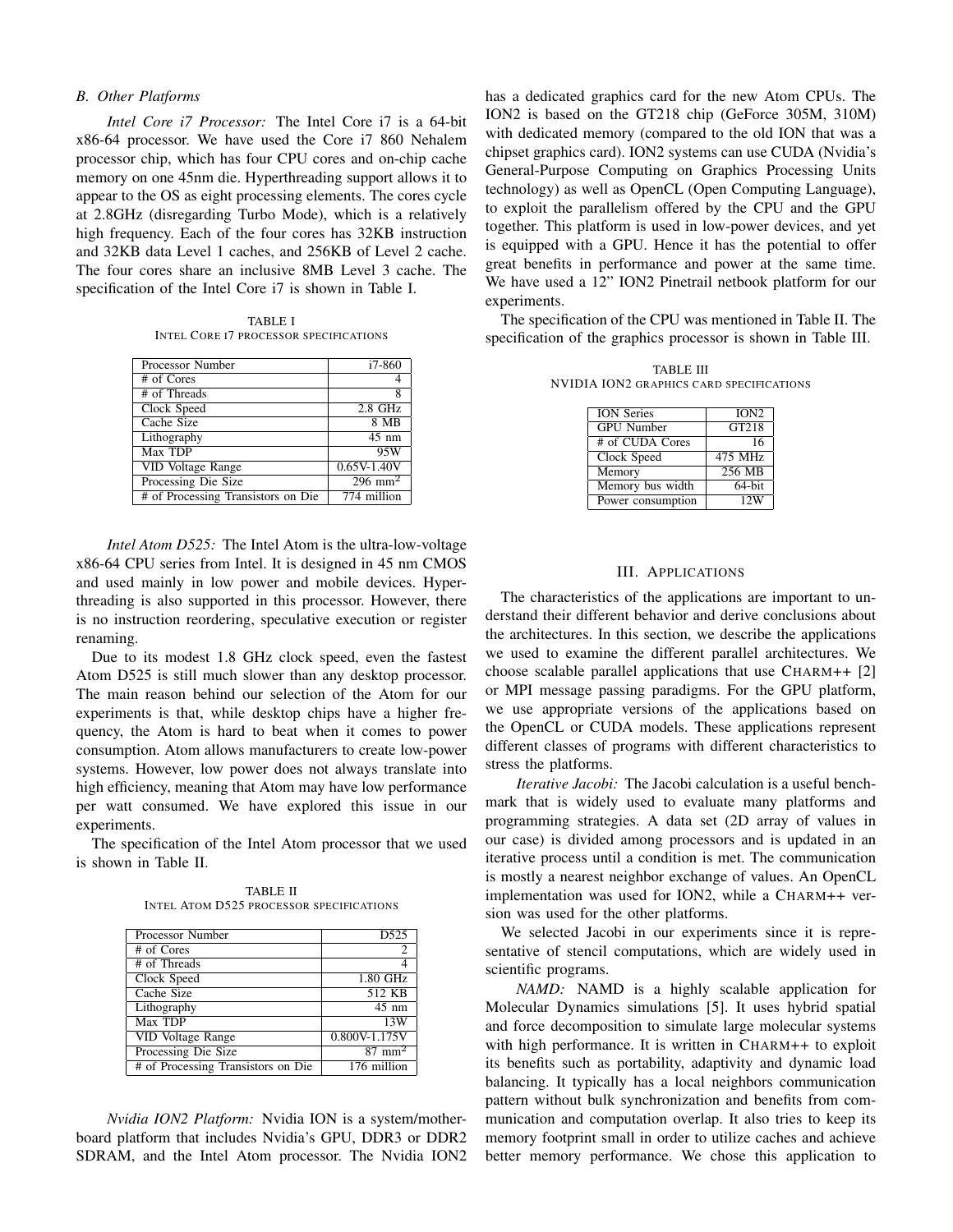represent dynamic and complicated scientific applications. We used the ApoA1 system as input, which has 92,224 atoms.

*NQueens:* The NQueens puzzle is the problem of placing n chess queens on an  $n \times n$  chessboard so that no two queens attack each other. The program will find the number of unique solutions in which such valid placement of queens is possible. This problem is a classic example of the state space search problems. Since NQueens is an all-solutions problem, the entire solution tree needs to be explored. Thus, this problem also presents a great opportunity for parallelization with minimum communication.

We selected this problem since it is an integer program, as opposed to the other floating-point problems, and it represents state space search applications.

*CG:* Conjugate Gradient is one of the NAS Parallel Benchmarks (NPB) [6], which are widely used to evaluate the performance of different parallel systems. CG is an iterative method and involves lots of communication and data movement. We chose it to stress the communication capabilities of our platforms. Unfortunately, we did not have a version of it available on our GPU system.

*Integer Sort:* Parallel sorting is a widely used kernel to benchmark parallel systems because it represents commercial workloads with few computation and heavy communication. It does not have the massive floating point computations and regular communication patterns (such as nearest neighbors) of many scientific workloads. We use a straightforward implementation of Radix Sort in OpenCL and a similar CHARM++ version.

Table IV shows some performance counter values for the applications. They are obtained using the PAPI library running on the Core i7 system. The numbers are normalized with respect to the number of dynamic instructions executed. Since the applications are already well-known, these few numbers give enough insight to help explain the results.

TABLE IV PERFORMANCE COUNTERS FOR THE APPLICATIONS

|                     | Jacobi | <b>NAMD</b> | <b>NOueens</b> | CG.    | Sort   |
|---------------------|--------|-------------|----------------|--------|--------|
| L1 Data Misses      | 0.0053 | 0.0053      | 0.0003         | 0.0698 | 0.0066 |
| Cond. Branches      | 0.0205 | 0.0899      | 0.1073         | 0.1208 | 0.0556 |
| Float-pt operations | 0.0430 | 0.3375      | 0.0004         | 0.2078 | 0.0001 |

#### IV. EVALUATION RESULTS

We now run the applications on the proposed platforms and measure the scaling behavior and the power and energy consumption. The data provides insight into the effectiveness of different architectural approaches. We focus on the ability of the applications to exploit the parallelism of the platform and how using more parallelism will affect power and energy consumption. We connected power meters to the whole systems (rather than just the processor chips) to measure the power consumption.

#### *A. Intel SCC*

We have ported CHARM++ to the SCC using the network layer (TCP/IP) provided by Rckmb. Thus, CHARM++ programs can run on the SCC hardware without any change to the source code. This simplifies the porting of software significantly. We used the highest performance options available in the SCC software toolkit (1.3) to run the experiments and characterize the system. Table V shows the SCC configuration used in the experiments.

TABLE V SCC CONFIGURATION USED IN THE EXPERIMENTS

| Operating mode              | Linux         |
|-----------------------------|---------------|
| Communication mechanism     | <b>TCP/IP</b> |
| Tile frequency              | 800 MHz       |
| Mesh frequency              | 1600 MHz      |
| Memory controller frequency | 1066 MHz      |
| Supply Voltage              | $1.1$ V       |
| Idle power                  | 39.25 W       |

Figure 3 shows the speedup of the five applications on different numbers of cores. It can be observed that using more cores improves performance, and that all the applications except CG are scalable on this platform. In addition, these CHARM++ applications are scalable without any change to the source code. In Jacobi, the execution time per step on one core is 7.87s, and on the full machine is 0.32s. This corresponds to a 24.6 speedup on 48 cores. NQueens takes 568.36s to execute on one core and 19.66s on 48 cores. The resulting speedup is 28, which is even higher than Jacobi. In NAMD, the time per step is 34.96s on one core and 1.23s on all the cores. This also corresponds to a speedup of 28 on 48 cores. Thus, NAMD is an example of a full-fledged application that can use many-core architectures effectively.



Fig. 3. Speedup of the applications on different numbers of SCC cores.

Sort is the most scalable application, with a 32.7 speedup. This shows that the network can handle the communication effectively.

On the other hand, CG is the worst-scaling application, with a speedup of just 4.91 on 32 cores. We could not run it on more cores because this application requires the number of cores to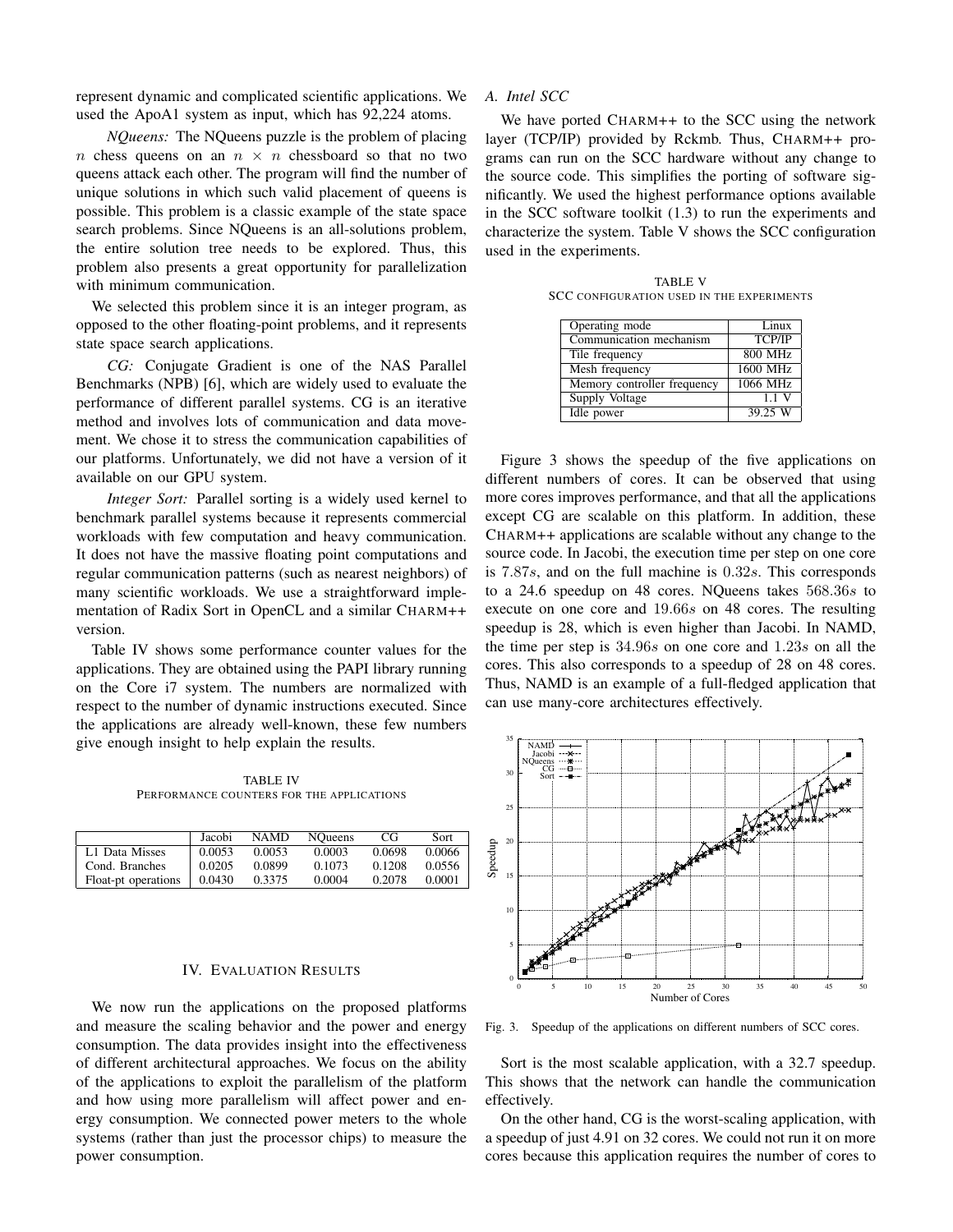be a power of two. The reason why CG is not scalable is the fine-grain global communication present in the algorithm. Specifically, the performance counter data of Table IV shows that CG has a high number of L1 cache misses on Core i7. Since the problem size is small and fits in the cache, the misses are caused by high communication. Thus, the SCC communication system (network and software) may not be suitable for this application. Optimizing the network for global communication such as by adding a collectives network can help significantly in this case. Also, tuning the runtime system such as by tuning the collective algorithms may help.

As indicated above, CG requires a power-of-two number of cores. This is an important consideration when designing many-cores, since some programmers may assume the number of cores to be a power of two for simplicity. A promising solution is to use virtualization, and use any number of virtual processors that the application needs on the available physical processors. This feature is available in CHARM++ but we do not evaluate it here.

Finally, we ran four of the applications on every possible number of cores – from 1 to 48. The speedups are consistent in all the applications. In NAMD, there is some noise due to the application's dynamic and adaptive behavior.

Figure 4 shows the power consumption of the platform using different numbers of cores. These values are the maximum values seen during the run time of each individual application. For Jacobi, the power goes from 39.58W using just one core to 73.18W using all the 48 cores. NAMD's power consumption is similar to Jacobi. NQueens consumes more power, and goes up to 85.5W.



Fig. 4. Power consumption of the applications on different numbers of SCC cores.

CG and Parallel Sort consume less power compared to the other applications. This is mainly because these applications are communication-bound and processors often stall, waiting for the communications to be completed. CG consumes the least power because it has the most stall time.

Figure 5 shows the energy consumed by each application, which is the power multiplied by time of execution. The energy of each application with a given number of cores is normalized to the application's energy using all the cores. This allows us to compare the applications. The general trend shows that using more cores to run the applications results in less energy consumption on the SCC. This is because the performance improvement attained by the added cores is higher than the power increases. Note that on the left side of Figure 5 there is a large reduction in energy as we use more cores. This is because the idle power of the system is high compared to the power added by adding one core, while the execution time decreases notably. For example, when going from one to two cores, the execution time drops to nearly half, while the power difference is small. Therefore, the energy consumption drops to nearly half.



Fig. 5. Energy consumption of the applications on different numbers of SCC cores. The data is normalized to the energy consumed with all the cores.

The highest energy drop is for Sort and the lowest is for CG. This is because Sort is scalable, and the time savings is more significant than the power added by using more cores. Conversely, the inferior scalability of CG results in a small drop in energy consumption. Again, one should keep in mind the idle power when analyzing power and energy consumption because it offsets the power increase with more cores, and the time savings become more important.

# *B. Intel Core i7 Processor*

We have used the CHARM++ infrastructure for the Intel x86 64 platform. In addition, we have used the same Jacobi, NAMD, NQueens, and Sort programs written in CHARM++ and the same CG written in MPI as the ones we ran on the SCC. Since the Intel Core i7 is a quad core processor with hyperthreading, we can run up to 8 threads.

Figure 6 shows the speedup of these applications on different numbers of threads. By increasing the number of threads, we initially observe good speedups. Note the reduction in speedup when 5 threads are used as opposed to 4 threads. This is probably because at least two threads have to share the resources of one core. Therefore, they become slower and slow down the whole application. However, with increased parallelism, the application becomes faster and the slowdown is compensated.

Figure 7 shows the power consumption of the Core i7 platform using different numbers of threads. As expected,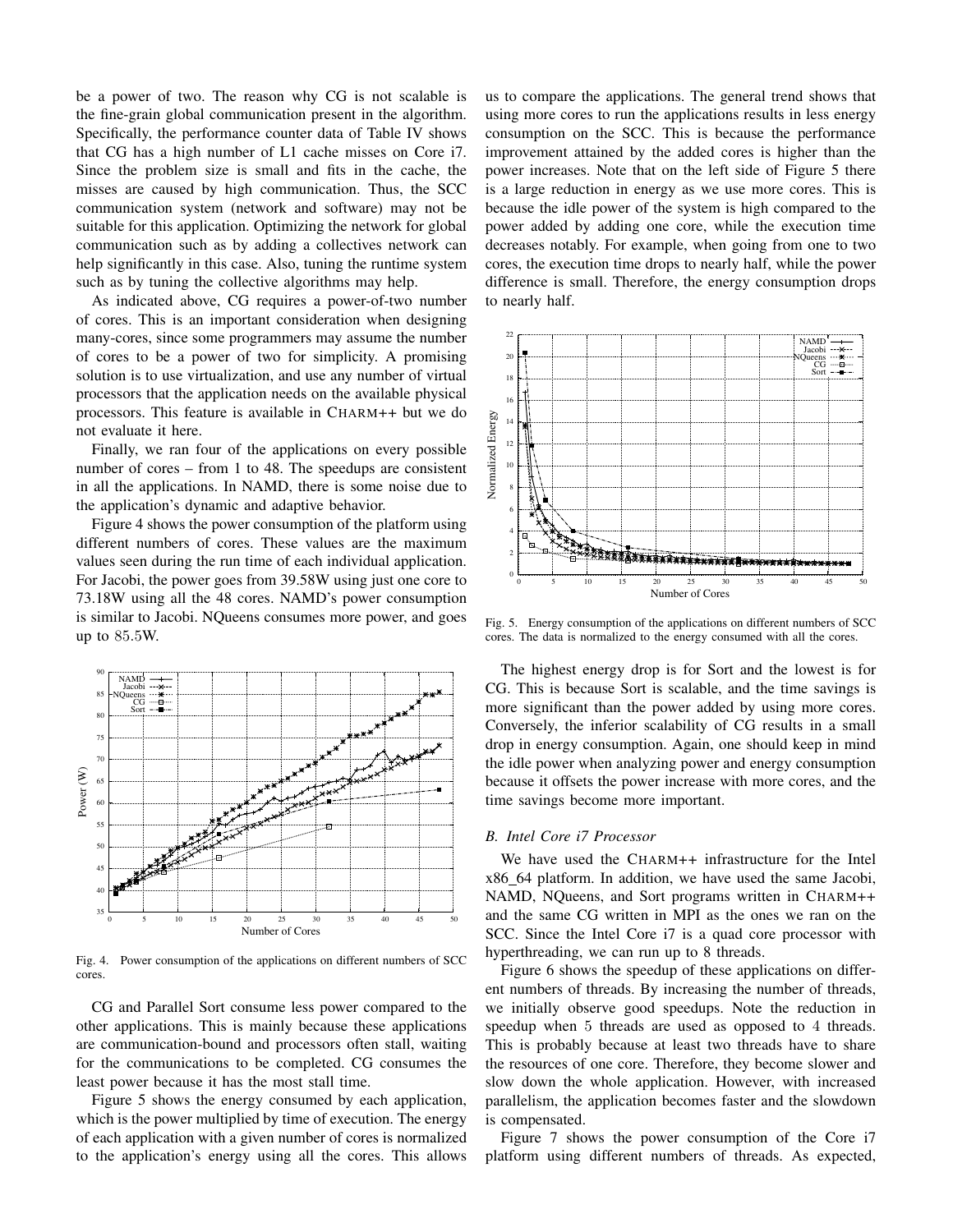

Fig. 6. Speedup of the applications on different numbers of threads in the Intel Core i7.

the power used by this processor increases as the number of threads increases. However, the increase is much higher than in other platforms. The power range of the Core i7 system is from around 51W for the idle power up to 150W, which is much higher than the SCC power.



Fig. 7. Power consumption of the applications on different numbers of threads in the Intel Core i7.

Figure 8 presents the energy consumed by each application, which is the power multiplied by the execution time. As in the case of the SCC, the energy is normalized to the energy consumed when running all the threads. The general trend is that with more cores, the energy consumption goes down. Again, as we saw in the case of speedup, when using 5 threads, we had some increase in the runtime and, therefore, in energy consumption. Note that the reduction in energy is not as large as in the SCC case.

#### *C. Intel Atom D525*

The Atom D525 is a dual core processor in which each core is 2-way hyperthreaded. All the 4 threads can execute independently. Hence we can specify up to 4 processors to



Fig. 8. Energy consumption of the applications on different numbers of threads in the Intel Core i7. The data is normalized to the energy consumed with all the threads.

CHARM++. In Figure 9, we observe good speedups with the increase in the number of threads for several programs.



Fig. 9. Speedup of the applications on different numbers of threads in the Atom processor.

Figure 10 shows that the Atom system consumes much less power than the other platforms. The increase in power per thread added is less than 1 W. Since the idle power of the entire system is about 27.5 W, the power increase due to having all four threads active is about 15% of the idle power.

In Figure 11, we observe that using more threads leads to less energy consumption, like in the other platforms. The power used by the Atom increases with an increase in the number of threads. However, the increase is not as rapid as in the Core i7 because of Atom's simpler architecture. At the same time, execution time reduces considerably with more threads, and hence the energy consumption decreases.

#### *D. Nvidia ION2 Platform*

We leverage the parallel computing power of the Nvidia ION2 platform using OpenCL for Jacobi, NQueens and Sort, and CUDA for NAMD. Unfortunately, we could not get a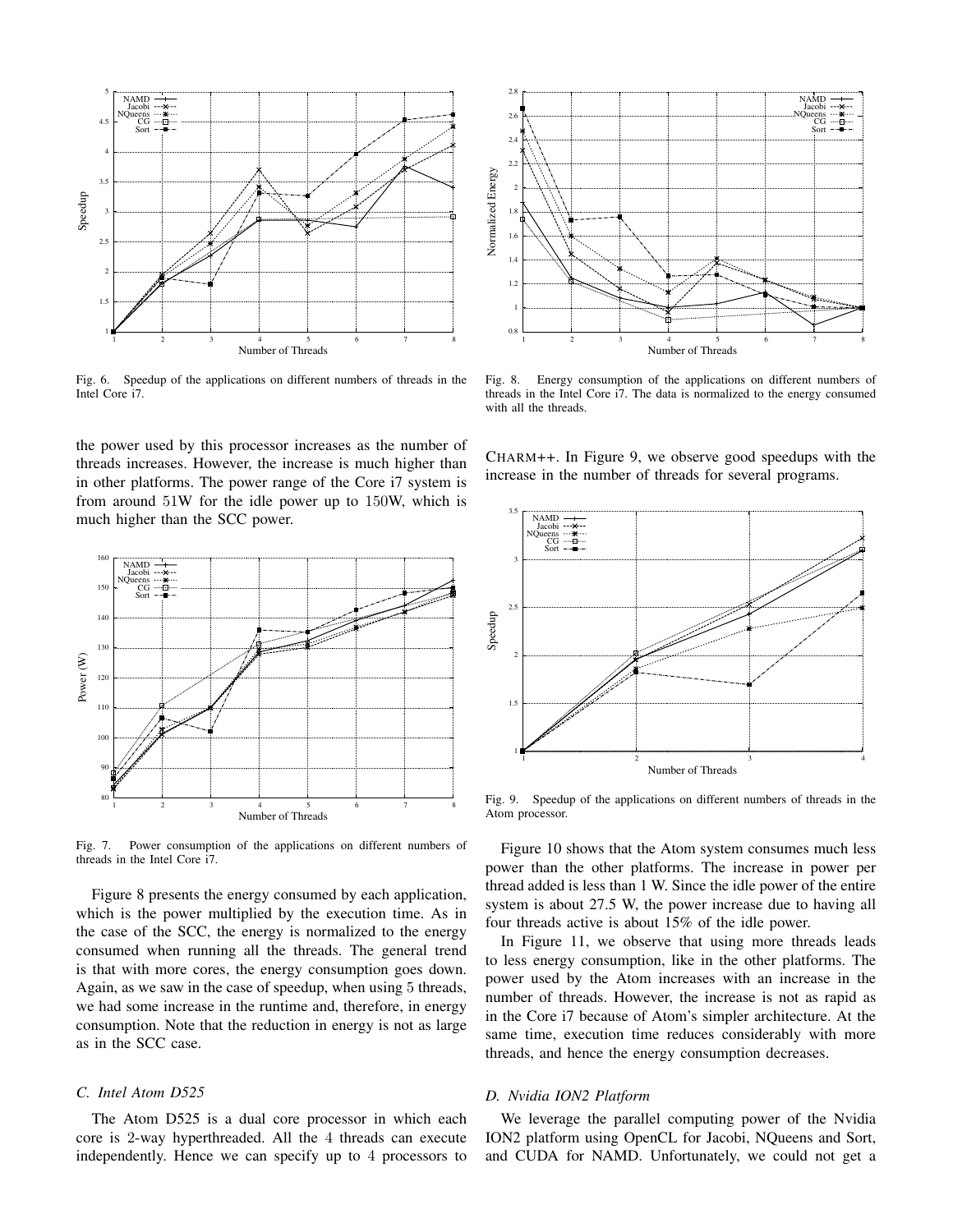

Fig. 10. Power consumption of the applications on different numbers of threads in the Atom processor.



Fig. 11. Energy consumption of the applications on different numbers of threads in the Atom. The data is normalized to the energy consumed with all the threads.

reasonably tuned version of CG. GPUs are very effective at data parallel applications due to the high number of simplistic SIMD compute units available in them. However, because the GPU is a coprocessor on a separate PCI-Express card, data must first be explicitly copied from the system memory to the memory on the GPU board. In general, applications which require a large amount of computation per data element and/or make full use of the wide memory interface are well suited to the GPU programming model.

Figure 12 shows data on the speed, power, and energy of the applications running on the ION2 platform. We use all 16 CUDA cores in the GPU, and do not change the parallelism of the applications because there would not be a significant difference in power. The speed bars show the speedup of the applications running on the ION2 platform relative to running on the Atom platform with the maximum number of threads. We see that the speedup is 22.65 for Jacobi and 16.68 for NQueens. While these are high speedups, given the number of compute cores available in the GPU, we would have expected higher speedups. The copying of device memory buffers at the

end of each iteration forms the bottleneck in this computation. Note also that NAMD is no faster on ION2 than on Atom. NAMD has had scalable results on GPGPUs and we believe that, with careful tuning, it is possible to achieve better results. However, the effort was estimated to be high. Finally, Sort is 1.76 times slower than all the threads on the Atom. Thus, Sort is not suitable to run on GPGPUs.



Fig. 12. Speed, power, and energy of the applicatons running on the ION2 platform.

The power bars show the absolute power consumption of the ION2 platform in W using all the 16 CUDA cores. We see that the power consumption ranges from 25 W to 35 W. These numbers are much lower than those of the Core i7. Note that we have not performed our experiments on more powerful GPUs, which are expected to provide better performance, albeit at the cost of some more power consumption. In any case, we do not expect the power consumption to rise as high as a heavy-weight processor like the Core i7.

The final bars show, for each application, the energy consumed by the ION2 normalized to the energy consumed by the Atom. We normalize the energies to the Atom numbers to be able to compare the energy of the different applications — otherwise, long-running applications would dwarf shortrunning ones. For these bars, we use the Y axis on the right side. Overall, from the figure, we see the ION2 is more energyefficient than the Atom for Jacobi and NQueens; the opposite is true for NAMD and Sort.

### *E. Load Balancing*

As the number of cores per chip increases, load balancing becomes more important (and challenging) for efficient use of the available processing power. Here, we investigate the effectiveness of dynamic load balancing on the SCC (with 48 threads) compared to the Core i7 (with 8 threads). We use *LBTest*, which is a benchmark in the CHARM++ distribution, with *RefineLB* as the balancer. LBTest creates a 3D mesh graph where the nodes have objects that perform random computation. Each object also sends a message (of a size that can be specified) to one of its neighbors randomly. In our case, the size of the messages is very small compared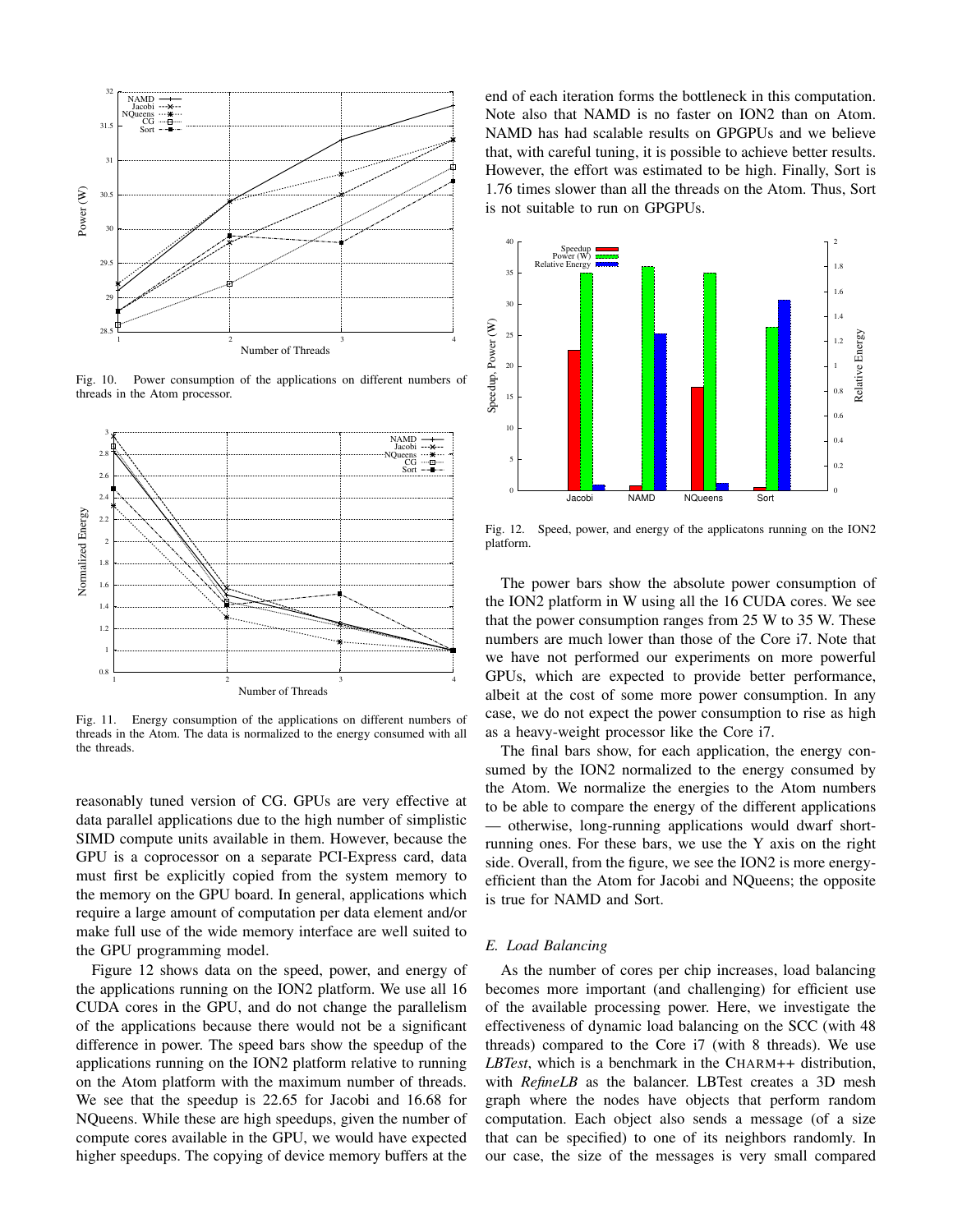

Fig. 13. Utilization of the threads before and after balancing the load on the SCC and Core i7 platforms.

to the computational load, so communication does not matter much. RefineLB is a simple load-balancing strategy that tries to balance the load by gradually removing objects from overloaded threads.

Figure 13 shows the utilization of each of the threads in the SCC and Core i7 platforms before and after applying the load balancer. The figure is obtained using Projections [7], which is a performance visualization tool in the CHARM++ infrastructure. From the figure, we can see that the load balancer perfectly balances the load on the Core i7 platform and somewhat improves the balance on the SCC platform. On average, it increases the average thread utilization from 35% to 50% in the SCC, and from 59% to 99% in the Core i7. Load balancing is more difficult in a platform like SCC, which has many cores. The load balancer has increased the average utilization of the SCC cores significantly, but at 50% average utilization, it is clear that more effective methods are needed in the future. Overall, it can be shown that the load balancer improves the performance of the benchmark (with the same input parameters) by 30% in the SCC and by 45% on the Core i7.

# V. COMPARISON OF DIFFERENT ARCHITECTURES

In this section, we use the data of previous sections to analyze and compare the architectures. For each of the three metrics (speedup, power and energy consumption), we run the applications on all the parallel threads of each platform, to use all the resources available. On all the platforms except the ION2, we use the same source codes, written either in CHARM++ (Jacobi, NAMD, NQueens, and Sort), or in MPI (CG). For the ION2, we use OpenCL for Jacobi, NQueens and Sort, and CUDA for NAMD. Unfortunately, we could not get a reasonably tuned version of CG for the ION2.

When comparing the SCC to the other platforms, one should keep in mind that the SCC is a research chip, whereas the other platforms are highly-optimized production machines. With this in mind, one main purpose of the comparison is to find the weaknesses of the SCC and propose improvements for the future.

Figure 14 shows the speed of the five applications on the different platforms relative to Atom. As can be seen, the ION2 shows significantly better performance than the other platforms for Jacobi and NQueens, but not for NAMD or Sort. Jacobi and NQueens are simple highly-parallel applications with regular memory access and communication patterns. They match this "SIMD-like" ION2 hardware nicely. In contrast, Sort has irregular memory accesses and communication patterns, which make it unsuitable for the ION2. Finally, we could not obtain

good speedups for NAMD on ION2 with our minimal porting and tuning effort, even though NAMD has been shown to scale well on GPGPUs elsewhere. Porting applications to GPGPUs is one of the most important issues in these highlyparallel architectures. There are millions of lines of existing legacy parallel code, which cannot exploit GPGPUs easily (for example, scientific communities have a lot of parallel code mostly written in MPI). In addition, the effort for tuning and writing new code is high for GPGPUs. Generating highlyoptimized codes on GPGPUs is not easy for an average programmer, and is not the subject of this work.



Fig. 14. Speed of the applications on the different platforms relative to Atom

Overall, GPGPUs (and other architectures that are similar to SIMDs in general) are attractive for applications with simple control flow and high parallelism. However, they fail to provide good performance in other classes of applications.

In Figure 14, the Intel Core i7 is much faster than the other platforms for NAMD, CG and Sort. This shows that heavy-weight multi-cores are attractive solutions for dynamic applications with complex execution flow such as NAMD. The higher performance is due to high floating-point performance, support for short-length vector instructions such as SSEs, support for complex control flow (through aggressive branch prediction and speculation), and support for a high degree of instruction-level parallelism (attained by out-of-order execution).

In addition, these multi-cores are suitable for applications with irregular accesses and fine-grained communications, such as CG and Sort. These traditional platforms have highlyoptimized cache hierarchies, share memory, and need less thread-level parallelism for high performance. Thus, irregular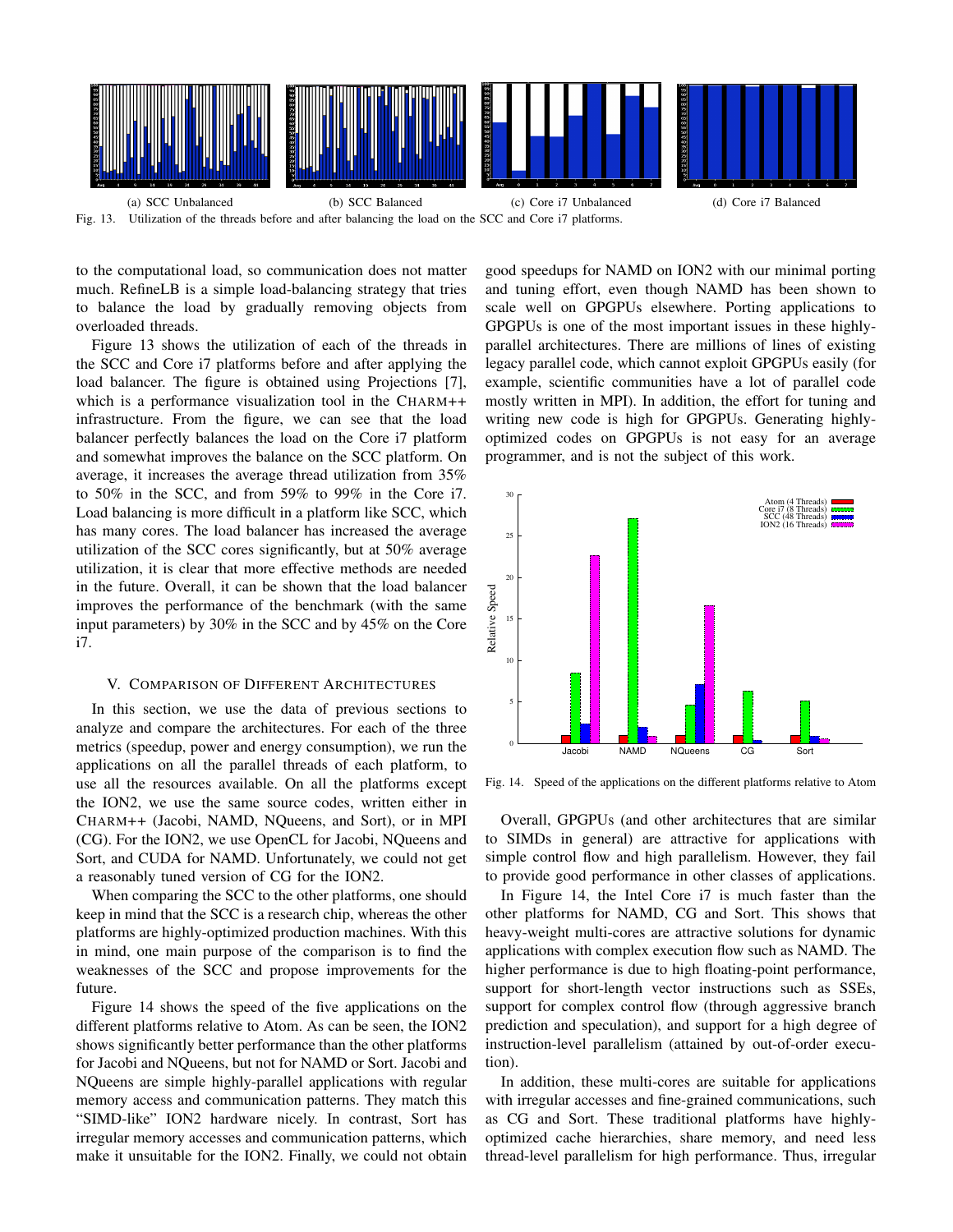accesses are handled properly by the cache hierarchy, finegrained communications are less costly because of shared memory, and there is less communication because of less parallelism.

Focusing on the SCC, the figure shows that, in general, the SCC speedups are not that good. The SCC is faster than the Core i7 for NQueens, but slower for the other applications. For such applications, it is comparable to the Atom. The finegrain communication in CG is especially hard to support well in the SCC.

According to table IV, NQueens is an integer application, with few floating-point operations. On the other hand, Jacobi, which has a similar scaling behavior on the SCC, has many floating point-operations. Hence, low floating-point performance is a weakness of the SCC and enhancing it can improve performance substantially. Also, since §IV showed that all the applications except CG have scalable performance on the SCC, we believe that by improving sequential performance, the SCC can be much faster. The SCC needs more sophisticated cores, which is easily to attain because CMOS scaling will bring more transistors on chip in the near future. In addition, network performance also needs to be improved along with the cores, to keep the system balanced, which is also possible. Thus, an upgraded SCC many-core architecture can become a very attractive alternative for the future.

The Atom is slower than the other processors in most of the cases, which is expected by its low-power design.

Figure 15 shows the power consumption of the applications on the different platforms. In the figure, the Atom and the ION2 platforms consume low power. The Core i7 consumes the most power, because of its higher frequency and its many architectural features such as out-of-order execution. As can be seen in the figure, the power consumption of the SCC is somewhere in between the low-power and the highpower platforms. The SCC decreases the power consumption compared to heavy-weight machines through more parallelism and lower frequency. It is an appealing platform because it moderates the high power consumption of conventional multicores, while still being general enough to avoid the usability issues of GPGPUs, and is generally faster than low-power designs like the Atom.

Figure 16 shows the energy consumption of the applications on the different platforms normalized to the energy consumed on the Atom platform. We use this nomalized-energy metric to be able to compare the different applications which, potentially, have a very different execution time. The figure shows that the ION2 platform is very energy-efficient for Jacobi and NQueens. For these regular applications, ION2 consumes low power and executes fast. However, ION2 is not so energyefficient for the NAMD and Sort applications, because of their long execution time.

The Core i7 platform exhibits good energy efficiency across the board. The Atom platform is less energy-efficient. Although it uses low power, it has a relatively longer execution time and, therefore, the energy consumption is higher than in the Core i7 platform. Thus, low-power design does not necessarily lead to less energy consumption.

The SCC platform is somewhat less energy-efficient than the



Fig. 15. Power consumption of the applications on the different platforms.



Fig. 16. Energy consumption of the applications on the different platforms normalized to the energy on the Atom platform.

Core i7 and Atom platforms for most applications, although it is still competitive. In the case of NQueens, the SCC is very energy-efficient. One exception is CG, where the SCC consumes substantially more energy. This is because CG has little computation and much communication. Overall, it is likely that an upgraded and refined SCC will have good energy efficiency for all of these applications.

### VI. RELATED WORK

Marker et al. [8] port a dense matrix computations library to the SCC. They use the RCCE communications library and replace the collective communications. Using a lower-level communications library may have performance advantages, but it causes porting difficulties, especially when the collective is not implemented in the library. Our approach of porting the runtime system made running the applications possible without any change to the source code.

Power management is another topic of research for the SCC [9], because of its extensive DVFS support. Different parts of the SCC design, such as the network [10] or communication libraries [4] are described elsewhere [1], [3].